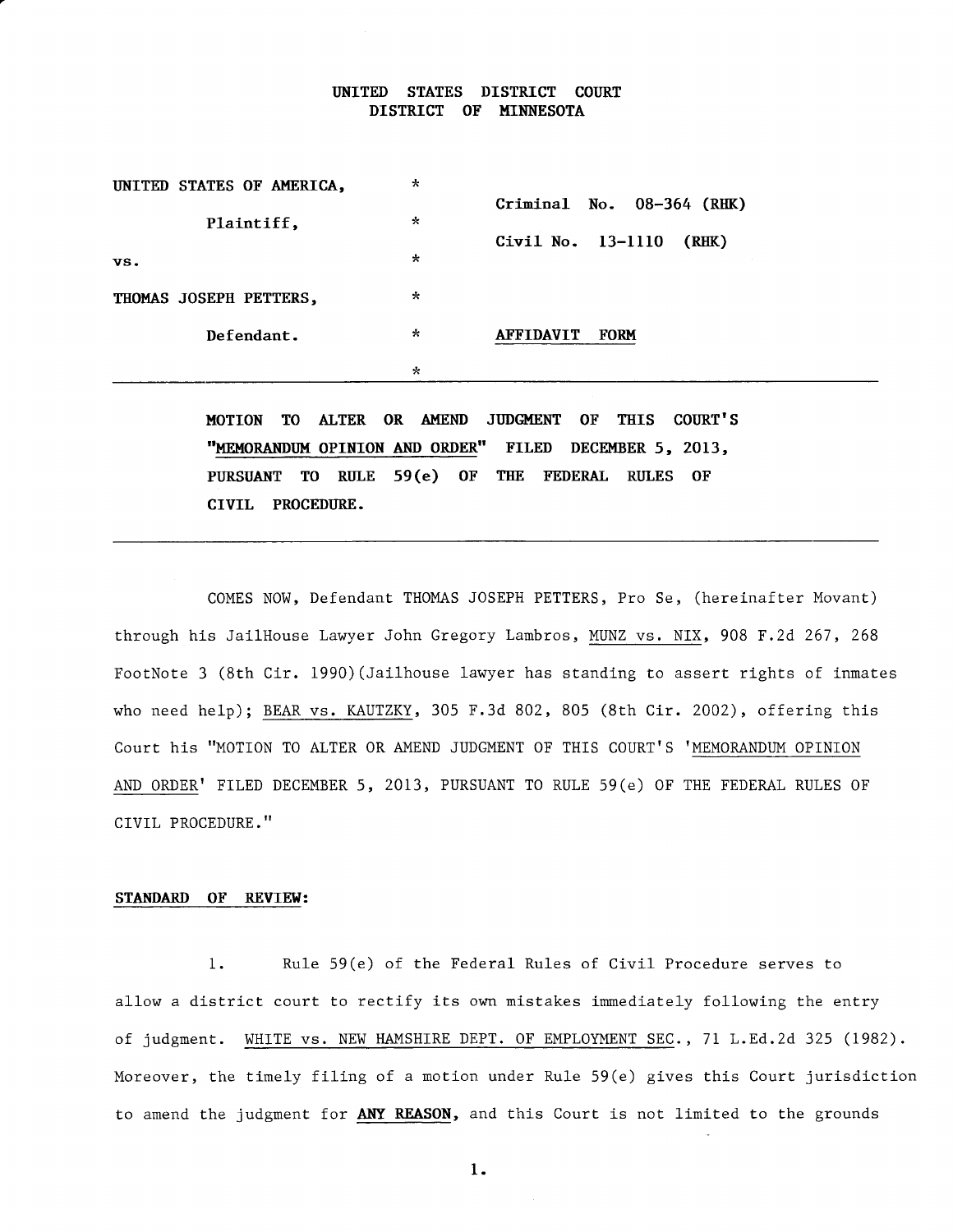contained in this motion in granting relief. <u>VARLEY vs. TAMPAX INC</u>., 855 F.2d 696 (10th Cir. 1988). In addition, a motion under Rule 59(e) SUSPENDS the finality of the judgment for purposes of appeal. <u>VAUGHTER vs. EASTERN AIR LINES INC</u>., 817 F.2d 685 (11th Cir. 1987).

2. HABEAS CORPUS: Motions to reconsider 28 USC §2255 ruling is available, and it is to be treated as FRCP 59(e) motion filed within 10 days of entry of challenged order. [28 days, as amended in 2009] See, U.S. vs. CLARK, 984 F.2d 31 (2nd Cir. 1993); EDWARDS vs. U.S., 266 F.3d 756, 757-58 (7th Cir. 2001) (S2255 case applying rule of habeas corpus procedure that filing of motion pursuant to FRCP 59 (e) to11s time for filing notice of appeal) . Criminal cases that have applied FRCP 59(e) include: u.s. vs. SrMS, 252 F.supp. 2d L255, 1260-61 (D. NM 2003); U.S. vs. THOMPSON 125 F. Supp. 2d 1297 (D. Kan. 2000); U.S. vs. HECTOR, 368 F.Supp. 2d 1060 (CD Ca1. 2005).

3. PRISONER ''MAILBOX RULEI': HOUSTON VS. LACK, 487 uS 266 (1988) (Prisoner motion is filed with clerk of court when delivered to prison mailbox and/or mailroom)

# EACTS:

4. Movant PETTERS is filing a "MOTION TO DISQUALIFY THE HONORABLE JUDGE RICHARD H. KYLE IN THIS ACTION. DEFENDANT PETTERS REQUESTS THE RECUSAL OF JUDGE KYLE, PURSUANT To 28 u.s.c. SSS 455(a), 455(b)(5)(i), and 455(b)(5)(iii). DEFENDANT PETTERS WAS PREJUDICED." with this "MOTION TO ALTER OR AMEND JUDGMENT ... PURSUANT TO RULE 59 (e). Movant PETTERS incorporates and restates his motion to disqualify the Honorable Judge Kyle here.

5. 0n or about May 10, 2013, Movant Petters attorney Steven J. Meshbesher filed a motion to vacate or set aside sentence pursuant to 28 U.S.C. 52255. Attorney Meshbesher raised two (2) grounds: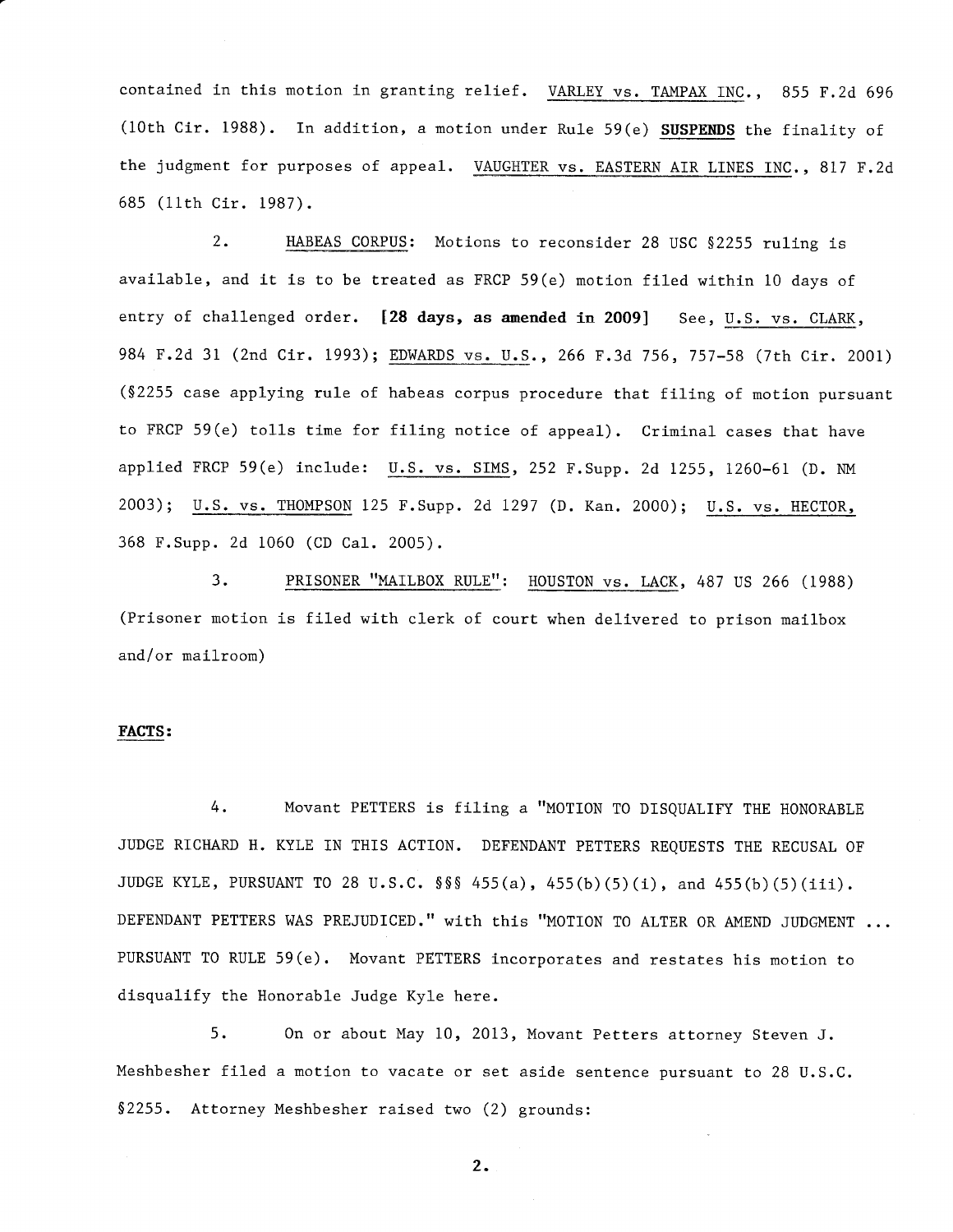a. Ineffective assistance of counsel in failing to notify Movant PETTERS of the Government's plea offer; and

b. The sentence imposed being cruel and unusual insofar as it is disproportionate to the crimes of conviction.

6. The government responded and Movant's attorney responded to same.

7. This Court held an evidentiary hearing on October 23, 2013.

B. The Honorable Richard H. Kyle denied Movant PETTERS §2255 within within his "MEMORANDUM OPINION AND ORDER" dated and filed December 5, 2013.

9. Judge Kyle stated the following facts within his December 5,2013 "MEMORANDUM OPINION AND ORDER":

a. PAGE 3: On October 5, 2008, Asst. U.S. Attorney John Marti (hereinafter "MARTI") spoke with Movant's attorney Hopeman, informing Hopeman the Government was willing to AGREE TO A SENTENCE CAPPED AT 30-YEARS IF PETTERS WOULD PLEAD GUILTY TO SOME UNSPECIFIED CHARGES. "This (so-called) offer was never reduced to writing, nor was there any discussion regarding the factual basis for a guilty plea. Marti later reiterated the proposed 30-year sentencing cap at a face-to-face meeting with Hopeman on December 17, 2008, approximately two weeks after Petters was indicted, and at other times before trial commenced in October 2009." "It is this alleged 'offer' that lies at the heart of the instant Motion. According to Petters, '[a]t no time during the pretrial, trial, presentencing or sentencing stages of my case did Mr. Hopeman communicate the Government's offer to me. And he contends that had he known of the offer, he would have accepted it and pleaded guilty. "

b. PAGE 3: "Petters now contends that his lawyer's failure to communicate the Government's 30-year sentencing cap constituted ineffective assistance of counsel, entitling him to relief from the 5O-year sentence imposed by the Court." FootNote 1, "Petters only seeks relief from his sentence; indeed, as discussed in more detail below, he must acknowledge his guilt in order to be successful here." THIS IS NOT TRUE. Movant did not have to admit GUILT, and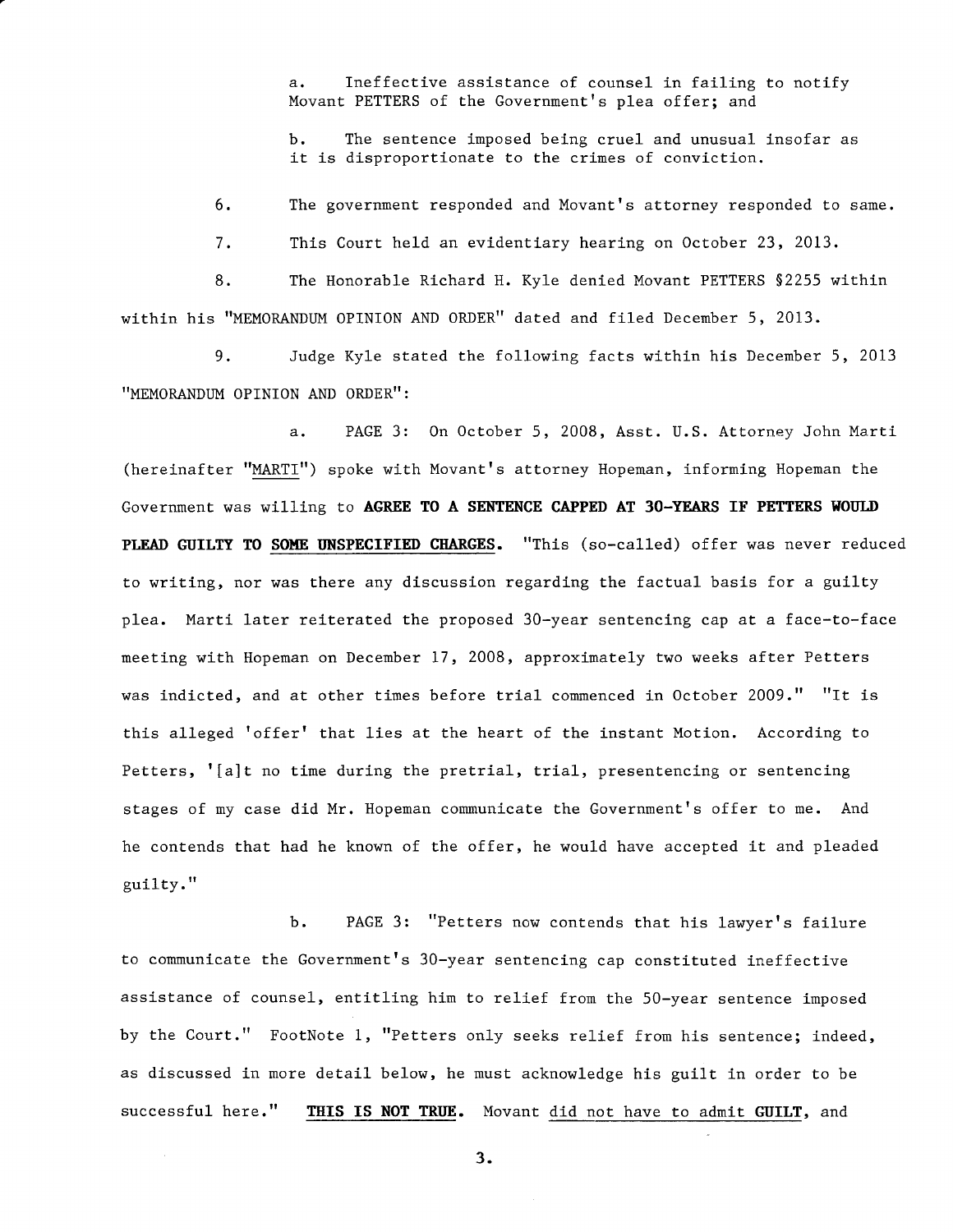and the law did not require him to admit guilt. See, Fed. R. Crim. Procedure  $11(a)(1)$ . By pleading NOLO CONTENDERE, a defendant does not admit guilt to the charged offense, but the plea has the same effect at sentencing as a guilty plea. See, HIJDSON v. U.S., 272 U.S. 451, 457 (L926) (Nolo Contendere Plea authorizes ccurt to sentence defendant as if guilty.)

 $**$ 

c. PAGE 5: The Court correctly states that:

"The right to effective assistance of counsel extends to plea negotiations, ...., and requires counsel 'to communicate formal offers from the prosecution to accept a plea on terms and conditions that may be favorable to the accused.' MISSOURI v. FRYE, 132 S.Ct. 1399, 1408-09 (2OI2) (citations omitted). The FAILURE TO COMMUNICATE A FORMAL PLEA OFFER BEFORE IT EXPIRES prejudice from ineffective assistance of counsel where <sup>a</sup> plea offer has lapsed ...., [a] defendant[] must demonstrate a reasonable probability Ihe] would have accepted the earlier plea offer." Id." (emphasis added) satisfies STRICKLAND'S 'deficient performance' prong. Id. at  $1409.$  But STRICKLAND also requires prejudice, and '[t]o show

### ANALYSIS (By Judge Kyle):

d. PAGE 5: The Court states:

"Petters's argument rests upon three legs: (1) the Government extended him a formal plea offer; (2) defense counsel failed to communicate that offer before trial; and (3) he was prejudiced beeause be would have accepted the offer and pleaded guilty, thereby receiving (at most) a 30-year sentence. All three legs of Petters's argument must pass muster in order for him to be entitled to relief, yet for the reasons that  $f_{\text{ollow}}$ , NONE HAS MERIT." (emphasis added)

### THERE WAS NO FORMAL PLEA OFFER: MOVANT PETTERS STATES THIS IS NOT TRUE!!!

PAGES 5, 6, 7, 8, and 9: The Court states:  $e<sub>1</sub>$ 

 $**$ 

"... The Court exphasized, therefore, that ineffective assistance may arise ONLY WHEN FORMAL PLEA OFFERS HAVE NOT BEEN COMMUNICATED TO DEFENDANTS. "[T]he fact of a formal offer means that ITS TERMS AND IT PROCESSING CAN BE DOCUMENTED SO THAT WHAT TOOK PLACE IN THE NEGOTIATION PROCESS becomes clear if some later inquiry turns on the conduct of earlier pretrial negotiations.! Id. at 1409."

See, Page 5 and 6.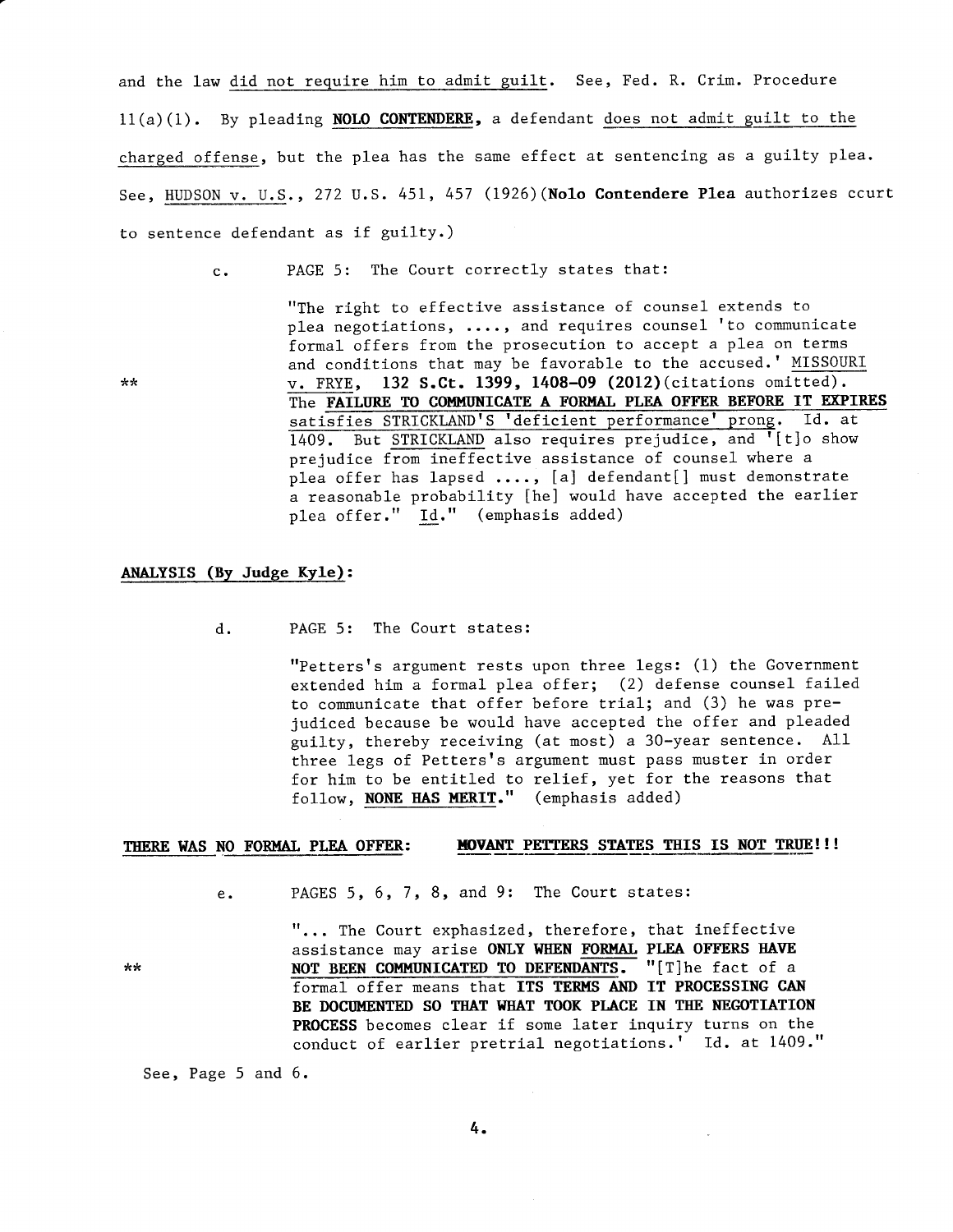"Here, there was NO WRITTEN OFFER FROM THE GOVERNMENT, BUT RATHER ONLY ORAL COMMUNICATIONS BETWEEN COUNSEL" (emphasis added)

"Moreover, the only 'term' of the so-called 'offer' was a 3O-year sentencing cap. There was no discussion of the charges to which Petters would plead guilty, no discussion of the faetual basis for such a guilty plea, and no discussion of the amount of restitution to be ordered or which of Petters assets would be subject to forfeiture - often contentious subjects in fraud cases. Simply put, there was no discussion of a myriad of issues typically part of plea agreements."

"The Supreme Court has recognized that plea agreements 'are essentially CONTRACTS.' PUCKETT vs. U.S., 556 U.S. 129, 137  $(2009)$ ."

See, Page 6.

10. Movant states that this Court is not correct in the above facts it offers within the above paragraph 5. Movant offers the following facts and legal case 1aw to support same:

a. EXHIBIT A: Movant PETTERS offers the October 28, 2008, "MEMORANDUM" from Movant's attorney Jon Hopeman regarding his October 5, 2008 -TELEPHONE CONFERENCE WITH JOHN MARTI (Assistant U.S. Attorney). The "MEMORANDUM" states:

 $\star\star$ 

"He stated that the government was willing to  $AGREE$  TO  $A$ 30 YEAR CAP, LEAVING THE AMOUNT OF LOSS OPEN, OR STIPULATING TO THE AMOUNT OF LOSS. He stated that he was not offering a 5K." (emphasis added)

b. **EXHIBIT B:** Movant PETTERS offers the October 28, 2008, "MEMORANDUM" from Movant's attorney Jon Hopeman regarding his October 5, 2008 -TELEPHONE CONFERENCE WITH JOHN MARTI (Assistant U.S. Attorney). The "MEMORANDUM" states:

> "Mr. Marti reiterated his OFFER OF A 30 YEAR CAP. He stated that he wanted to meet tonight to show us the EVIDENCE THAT HE INTENDED TO PUT ON AT THE DETENTION HEARING."

c. EXHIBIT C: Movant PETTERS offers the January 30, 2009, "MEMORANDUM" from Movant's attorney Jon Hopeman regarding his December 10, 2008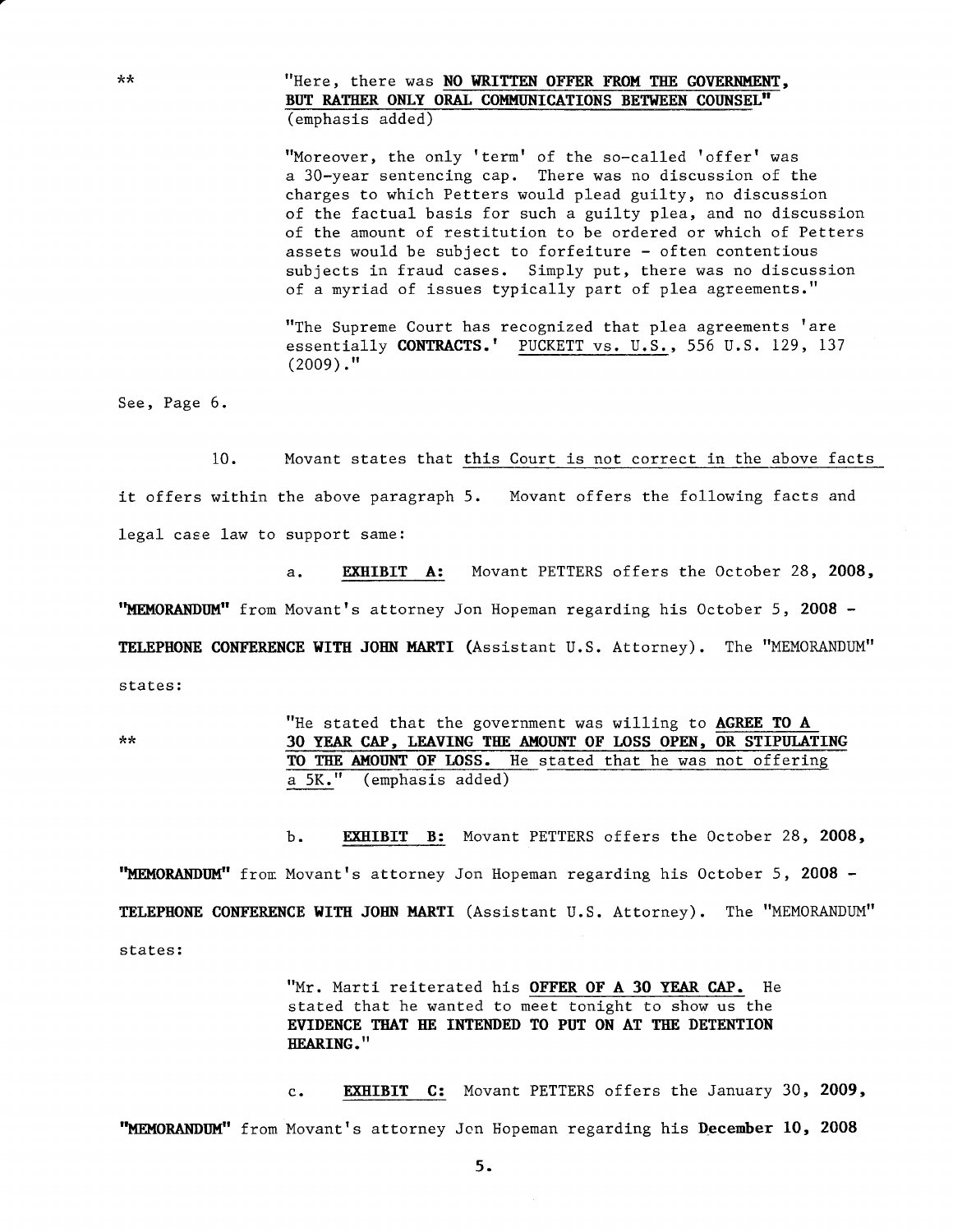**CONFERENCE WITH TOM PETTERS.** The "MEMORANDUM" states on page 2, the last

paragraph:

 $**$ 

# "I also INFORMED MR. PETTERS in our meeting that WE HAD RECEIVED NO PLEA OFFER FROM THE GOVERNMENT, despite the fact that some weeks ago, after our November proffer, JOHN MARTI TOLD ME THAT HE WOULD BE MAKING AN OFFER.

d. EXHIBIT D: Movant PETTERS offers the January 30, 2009, "MEMORANDUM" from Movant's attorney Jon Hopeman regarding his December 17, 2008 -MEETING WITH JOHN MARTI (Assistant U.S. Attorney). The "MEMORANDUM" states:

> "I asked Mr. Marti whether there was anything wrong with Mr. Petters' proffer delivered in LATE NOVEMBER. He stated that there was nothing wrong with the proffer, it was just that the government already had all of the information Mr. Petters could provide."

#### "I told Mr. Marti I wanted an offer from the government.  $**$ HE STATED THAT THE OFFER WAS A 30 YEAR CAP, WITH THE GUIDELINES CALCULATIONS TO REMAIN OPEN."

"I told Mr. Marti that as a matter of personal pride, I DID NOT BELIEVE THAT I COULD ADVISE MR. PETTERS TO PLEAD GUILTY TO A 30 YEAR CAP. I stated that this suggested that 30 YEARS was an appropriate sentence. I told him that my professional integrity would not allow me to do this."

 $11.$ Please note that the December 17, 2008 meeting between Attorney

Hopeman and John Marti was ONLY OFFERING THE SAME overview of the October 5,

2008 TELEPHONE CONFERENCE BETWEEN HOPEMAN AND MARTI. See, EXHIBIT A:

- 30 year cap.;  $a.$
- Leaving the amount of loss open; b.
- \*\*\* or stipulating to the amount of loss; and  $c_{\bullet}$ 
	- No offer of a 5K.  $d.$

# PETTERS'S ATTORNEY FAILED TO PUT THE ABOVE "PLEA AGREEMENT IN WRITING" OR "ON THE RECORD":

The Eleventh Circuit held that trial counsel's failure to  $12.$ MEMORIALIZE ALLEGED SENTENCE REDUCTION, either by letter, affidavit or otherwise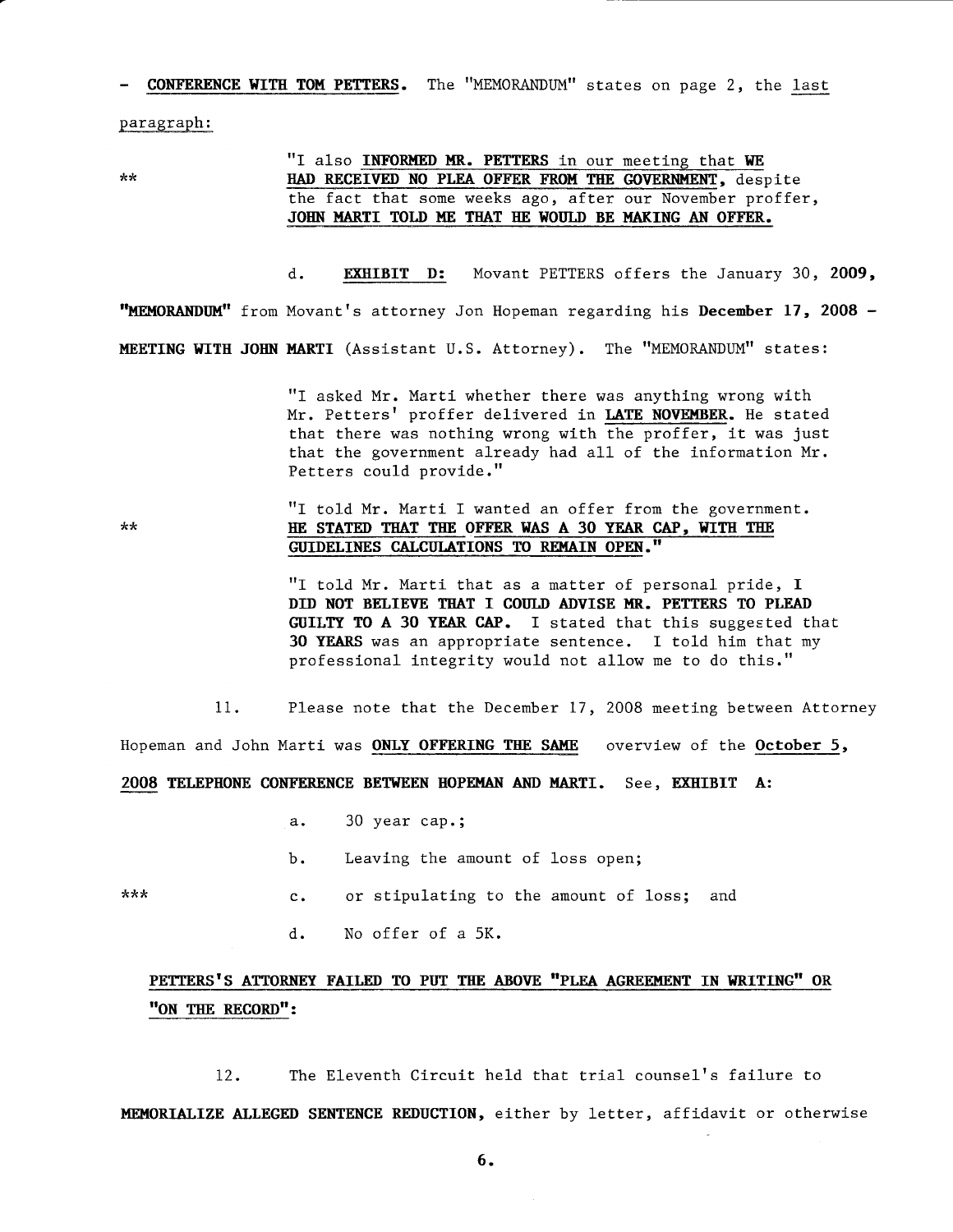based on counsel's representation to defendant that judge had agreed to reduce defendant's sentence AFTER PLEA, CONSTITUTED INEFFECTIVE ASSISTANCE OF COUNSEL. See, BETANCOURT vs. WILLIS, 814 F.2d 1546 (11th Cir. 1987);

13. This Circuit, the Eighth Circuit Court of Appeals, addressed the issue of FAILURE TO PUT "AGREEMENT IN WRITING". The Court stated that trial counsel's failure to put an ORAL AGREEMENT that two (2) polygraph tests that defendant passed were to be admitted into evidence constituted INEFFECTIVE ASSISTANCE OF COUNSEL. Thus, trial counsel's failure to put "AGREEMENT IN WRITING" or on the record in the presence of the judge. See, HOUSTON vs. LOCKHART, 982 F.2d 1246 (8th Cir. 1993).

 $\star\star$ Movant PETTERS attorney Jon Hopeman was ineffective for not 14. placing the OCTOBER 5, 2008 ORAL PLEA AGREEMENT IN WRITING AND PRESENTING IT TO MOVANT PETTERS AND REQUESTING U.S. ASSISTANT ATTORNEY MARTI TO PLACE THE "PLEA AGREEMENT" IN WRITING.

WITHHOLDING INFORMATION: Attorney Jon Hopeman withheld the 15. oral plea offer by U.S. Assistant Attorney Marti on October 5, 2008. Attorney Hopeman's own December 10, 2008 "MEMORANDUM" as to his Conference with Movant PETTERS proves same. "I also informed Mr. Petters in our meeting that WE HAD RECEIVED NO PLEA OFFER FROM THE GOVERNMENT, .." See, EXHIBIT C. PLEASE NOTE: OVER 60-DAYS PASSED FROM THE ORAL PLEA AGREEMENT OFFER UNTIL THE DECEMBER 10, 2008 MEETING WHEN PETTERS ATTORNEY STATED NO PLEA OFFERS WAS OFFERED. See, U.S. vs. SANDERSON, 595 F.2d 1021 (5th Cir. 1979) (Trial counsel's MISREPRESENTATION OF OF MATERIAL FACTS, WITHHOLDING INFORMATION, and exerted pressure on defendant to induce a guilty plea, constitutes ineffective assistance and requires an evidentiary hearing to resolve claim)

The above clearly proves that this Court statement on page six  $16.$ (6) IS NOT CORRECT:

> "Moreover, the ONLY 'TERM' OF THE SO-CALLED 'OFFER' WAS A 30-YEAR SENTENCING CAP. There was no discussion of the charges to which Petters would plead guilty, no

> > $7.$

 $\star\star$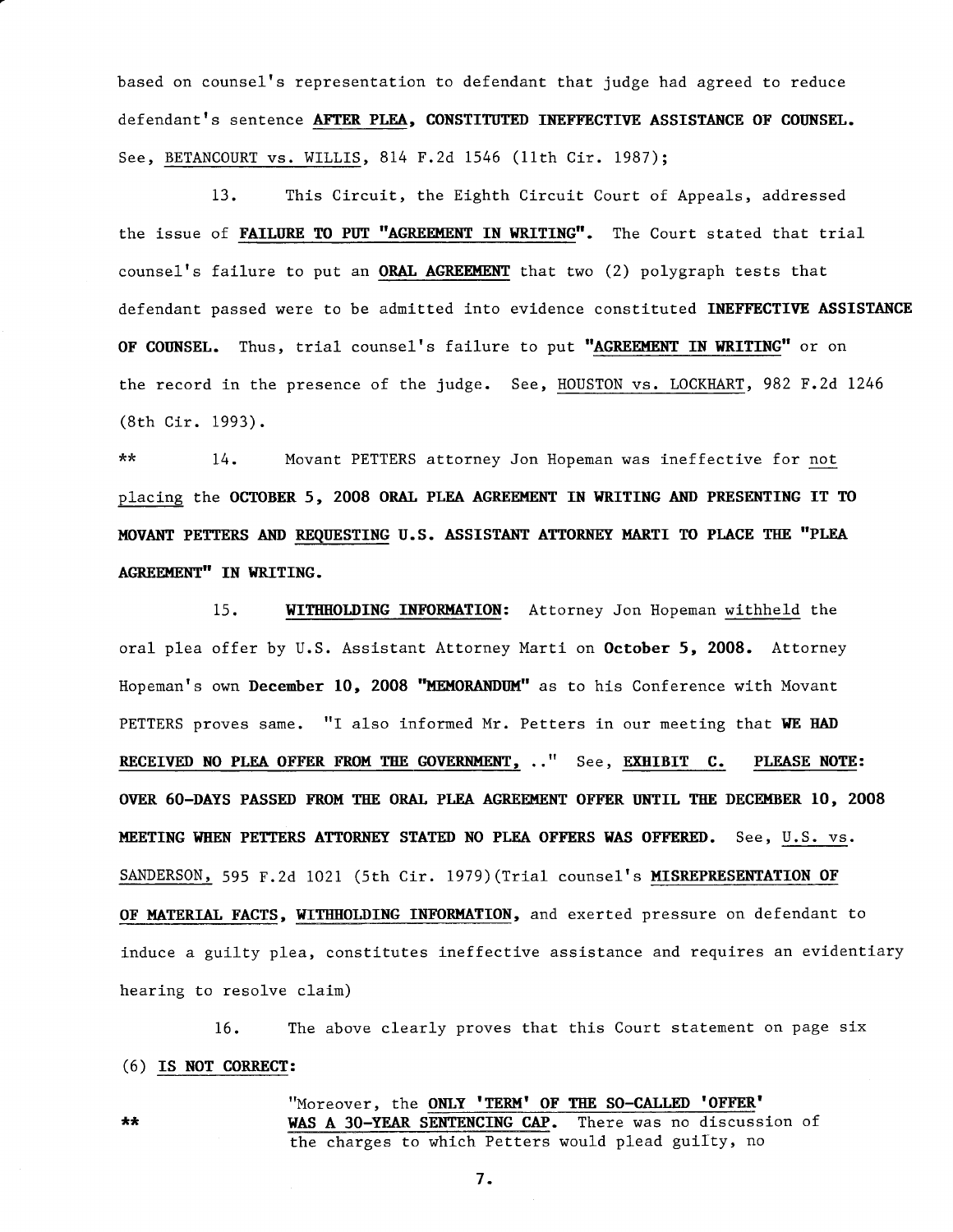discussion of the factual basis for such a guilty plea, and no discussion of the AMOUNT OF RESTITUTION to be ordered or which of Petters's assets would be subject to forfeiture - often contentious subjects in fraud cases." (emphasis added)

U.S. Assistant Attorney Marti's and Movant PETTERS attorney Jon Hopeman's telephone meeting on October 5, 2008 LISTED THE "TERM OF THE OFFER": 30 years cap, leaving amount of loss open, or stipulating to the amount of loss, and no offer of 5K. See, EXHIBIT A.

### THE COURT STATED: "THE ALLEGED 'OFFER' WAS COMMUNICATED TO PETTERS" - See, Page 9.

17. Pages 9, 10,11, 12,13, 14, and 15, the Court states "Even if the Government's proposal of a 30-year sentencing cap constituted a 'formal plea offer,' the evidence conclusively establishes that counsel repeatedly informed Petters of the Government's proposal." See, Page 9.

18. Page 10, this Court states: See, EXHIBIT E.

"Most compelling are the consistent, forceful assertions of ALL OF PETTER'S ATTORNEYS THAT THEY REPEATEDLY COMMUNICATED THE PROPOSED 30-YEAR CAP TO HIM:

 $\pm\pm$ "BETWEEN OCTOBER AND DECEMBER 2008, even though Mr. Petters was in custody, the FBI and the IRS brought Mr. Petters to the U.S. Attorney's Office NUMEROUS TIMES for meetings WITH MY PARTNER ERIC RIENSCHE AND ME [Jon Hopeman] ... I REPEATEDLY DISCUSSED THE GOVERNMENT'S PROPOSED 30-YEAR CAP OF IMPRISONMENT WITH MR. PETTERS DURING THESE MEETINGS." (Hopeman Decl. (Doc. No. 591-1)"

> "ON OCTOBER 27, 2008, I met with Mr. Petters and Mr. Riensche, in a private meeting at the U.S. Attorney's Office ... WE DISCUSSED THE GOVERNMENT'S PROPOSAL OF A 30-YEAR CAP WITH MR. PETTERS AT [that] MEETING." (Id. at  $122$ )

Movant PETTERS attorney's lied to this court. EXHIBIT C, Page 2 "I also informed Mr. Petters in our meeting that we had received NO PLEA OFFER FROM THE GOVERNMENT," The above statement occurred at the DECEMBER 10, 2008 conference with Tom Petters and his Attorney Jon Hopeman at the U.S. Attorney's office.

THE COURT STATED: "PETTERS WOULD NOT HAVE ACCEPTED" - See, Page 15.

\*\*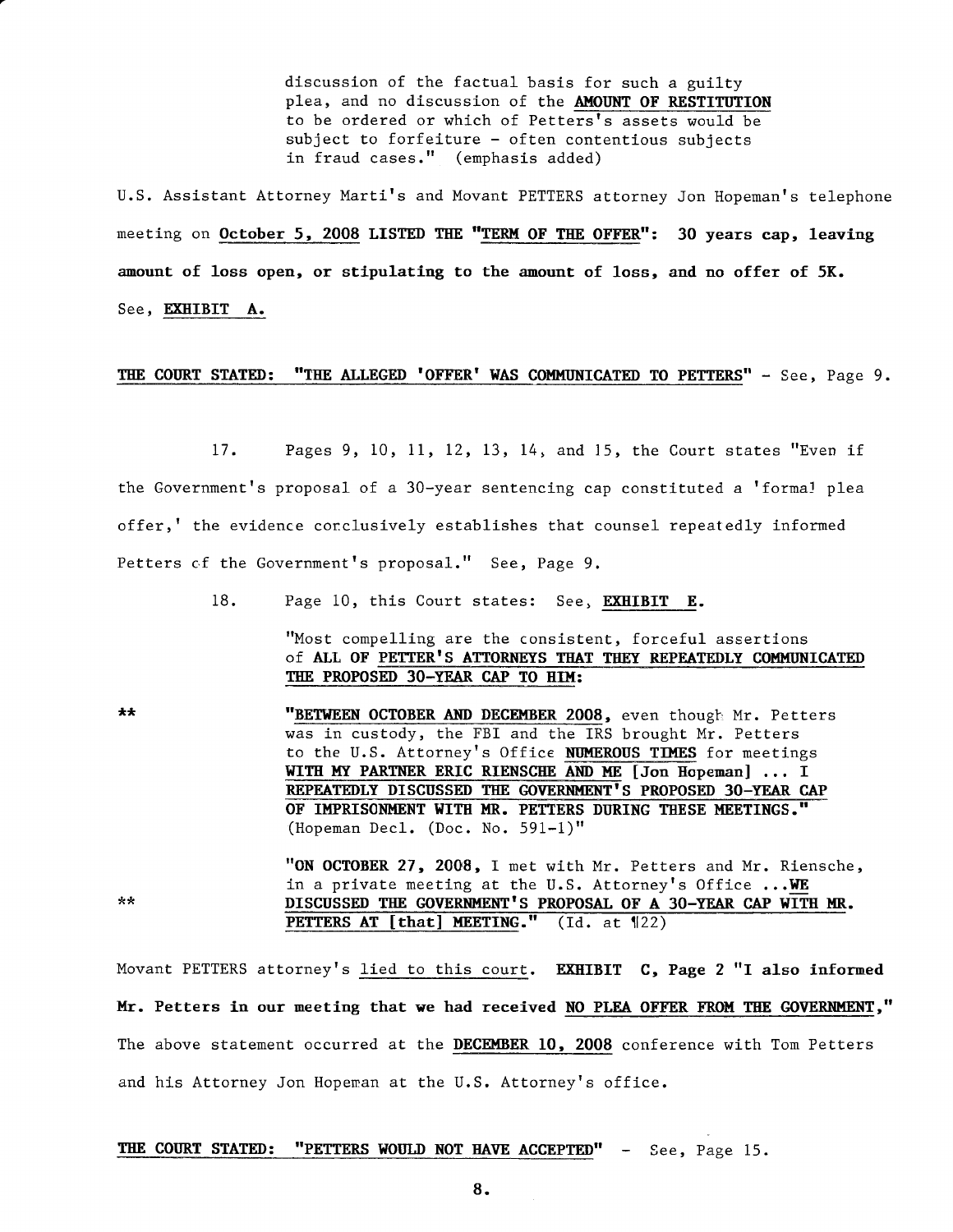19. Pages 15, 16, 17, and 18, the court expounds as to why Movant PETTERS would not have accepted the plea offer. Page 15 states:

> "Even assuming ARGUENDO the proposed 30-year sentencing cap had been a 'formal plea offer' AND that it was not communicated, Petters still WOULD NOT BE ENTITLED TO RELIEF. And this is because he cannot show "prejudice" under STRICKLAND, as he has FAILED TO 'DEMONSTRATE A REASONABLE PROBABILITY [he] WOULD HAVE ACCEPTED THE .... OFFER' AND PLEADED GUILTY. FRYE, 132 S.Ct. at 1409. Indeed, this final 'leg' of PETTERS's argument is perhaps the most problematic for him, because he has REPEATEDLY ATTEMPTED TO AVOID OWNERSHIP OF THE MASSIVE FRAUD HE SPEARHEADED." (emphasis added)

20. This court further states on Page 16:

> "Before the Court may accept a GUILTY PLEA FROM A DEFENDANT, it must find there exists a factual basis for the plea. See, Fed. R. Crim. P. 11(b)(3). Here, that would have REQUIRED PETTERS TO ACKNOWLEDGE THAT HE ACTED WITH INTENT TO DEFRAUD AND/OR CONSPIRED WITH OTHERS TO DO SO."

### THIS IS NOT TRUE!!!

 $***$ 

### PLEA BARGAINING SYSTEM:

 $21.$ Under Rule 11(a)(1) of Federal Rules of Criminal Procedure, a defendant may plead not guilty, guilty or NOLO CONTENDERE. By pleading guilty, a defendant admits all elements of the charged crime. See, U.S. vs. BROCE, 488 U.S. 563, 570 (1988). BY PLEADING "NOLO CONTENDERE", A DEFENDANT DOES NOT ADMIT GUILT TO THE CHARGED OFFENSE, but the plea has the same effect at sentencing as a guilty plea. See, HUDSON vs. U.S., 272 U.S. 451, 457 (1926) (NOLO CONTENDERE plea authorizes court to sentence defendant as if guilty); OLSEN vs. CORREIRO, 189 F.3d 52, 68 (1st Cir. 1999).

 $22.$ If a defendant pleads guilty or NOLO CONTENDERE to either a charged offense or a lesser or related offense, the prosecutor may agree that: (1) the government will not bring, or will move to dismiss, other charges; see, Fed. R. Crim. P.  $11(c)(1)(A)$  (2) the government will agree that a specific sentence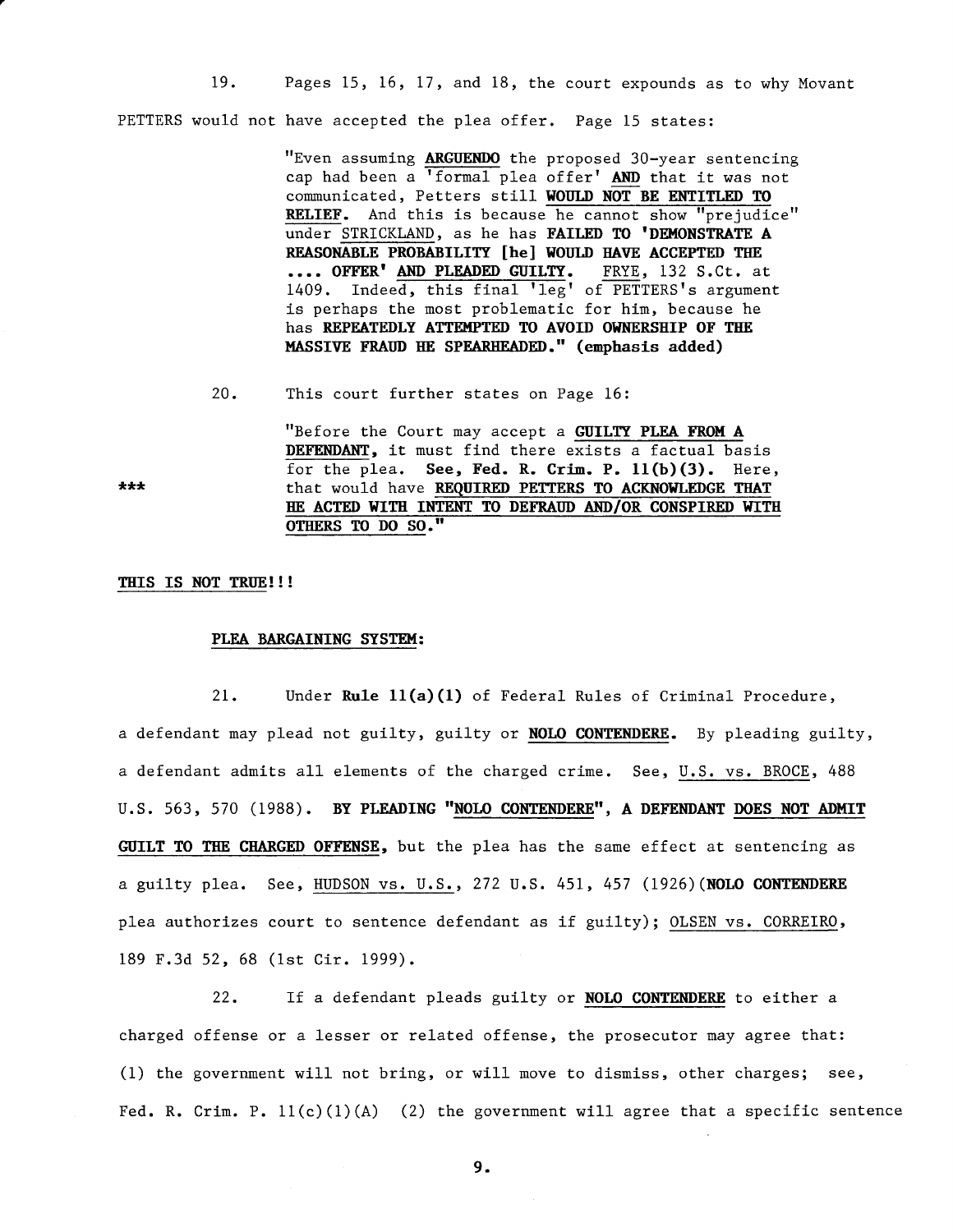or a sentencing range is the appropriate disposition of the case; see, FED. R. CRIM. P.  $11(c)(1)(C)$  or (3) the government will recommend, or agree not to oppose, the defendant's request that a particular sentence or a sentencing range is appropriate. See, Fed. R. Crim. P.  $11(c)(1)(B)$ .

23. The above overview of the "PLEA BARGAINING SYSTEM" in paragraphs 21 and 22 clearly proves that Movant PETTERS WOULD NOT HAVE BEEN REQUIRED TO ACKNOWLEDGE HE INTENDED TO DEFRAUD AND/OR CONSPIRE WITH OTHERS TO DO SO, AS PER Fed. R. Crim. P.  $11(b)(3)$ , as this court stated on Page 16. See, Paragraph 20.

24. The question for this court deals with the showing of prejudice that is required by the Sixth Amendment and STRICKLAND vs. WASHINGTON, 466 U.S. 668 (1984) to establish ineffective assistance of counsel. Movant believes the question is "WHETHER A FINDING OF PREJUDICE CAN BE BASED SOLELY ON MOVANT PETTERS ALLEGED SELF-SERVING CLAIM THAT HE WOULD HAVE ACCEPTED A PLEA OFFER BUT FOR COUNSEL'S DEFICIENT PERFORMANCE." JailHouse Lawyer Lambros believes this is the question this Court is asking. The Supreme Court stated in LAFLER that the simple fact of a higher sentence after trial is sufficient to DEMONSTRATE PREJUDICE. See, LAFLER, 132 S. Ct. at 1387 ("[Pjrejudice can be shown if loss of plea opportunity led to a trial resulting in a conviction of more serious charges or the imposition of a more severe sentence.")

25. Movant PETTERS had legitimate reasons to continue to maintain his innocence and plead **NOLO CONTENDERE** in this action. Movant's attorney <u>did not</u> request the government to pursue a plea offer so Movant PETTERS would be allowed to plead "NOLO CONTENDERE" and/or explain to Movant the rules governing the "PLEA BARGAINING SYSTEM", as outlined in paragraphs 21 and 22.

26. Movant PETTERS WOULD OF ACCEPTED THE GOVERNMENTS PLEA!

# DISCUSSION OF ABOVE BY JAILHOUSE LAWYER LAMBROS:

27. In LAFLER v. COOPER, 132 S. Ct. 1376 (2012) and MISSOURI vs.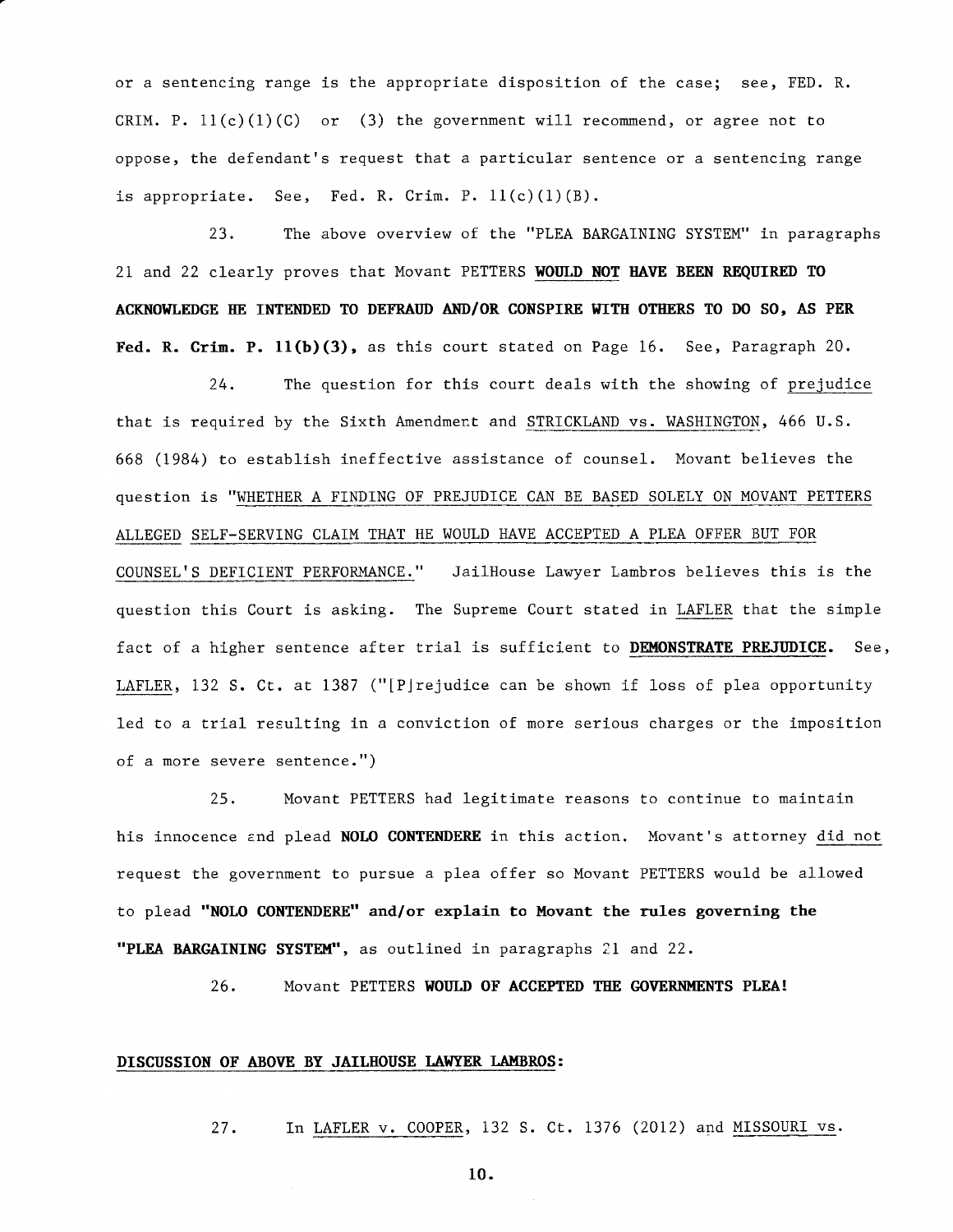FRYE, 132 S. Ct. 1399 (2012), the Supreme Court extended the holding in STRICKLANI to cover ineffective assistance by defense counsel in the plea-bargaining **PHASE**. The Court stated "defense counsel have responsibilities in the plea bargaining PROCESS, responsibilities that must be met to render the adequate assistance of counsel that the Sixth Amendment requires." FRYE, at 1407. (emphasis added)

28. The Court also stated, "claims cf ineffective assistance of counsel in the plea-bargaining context are governed by the two-part test set forth in STRICKLAND". FRYE, at 1405. It then held as a general rule, defense counsel has a duty to communicate formal offers from the prosecution to accept a plea on TERMS AND CONDITIONS THAT MAY BE FAVORABLE TO THE ACCUSED. FRYE, at 1408.

29. Ilowever, while the Court could have limited itself to this narrow conclusion - that not communicating a tormal plea-bargaining otter with an expiration date was ineffective assistance - the Court EXPLICITLY WENT FARTHER THAN THIS. Writing for the majority, Justice Kennedy stated that in order for the benefits of a plea agreement to be realized, "criminal defendants require effective counsel DURING PLEA NEGOTIATIONS. Anything less might deny a defendant effective representation by counsel at the only stage when legal aid and advice would help him." FRYE, at 1407-08. Because "[i]n today's criminal justice system .... the NEGOTIATION OF A PLEA BARGAIN ... IS ALMOST ALWAYS THE CRITICAL POINT FOR THE DEFENDANT." FRYE, at 1407 (emphasis added) The Court reasoned that the "INQUIRY" in this case was "HOW TO DEFINE THE DUTY AND RESPONSIBILITY OF THE DEFENSE COUSEL IN THE PLEA BARGAIN PROCESS." FRYE, at 1408 (emphasis added)

30. Justice Kennedy acknowledged that "this is a difficult question," because " $\lfloor t \rfloor$ he art of negotiation is at least as nuanced as the art of tria advocacy"  $\texttt{FRYE}$ , at 1408 and that "[b]argaining is, by its nature, defined to a substantial degree by personal style." FRYE, at 1408. Therefore, the Sixth Amendment applies to NEGOTIATION STAGE OF PLEA BARGAINS, NOT JUST THE COMMUNICATION OF OFFERS TO THE DEFENDANT.

 $**$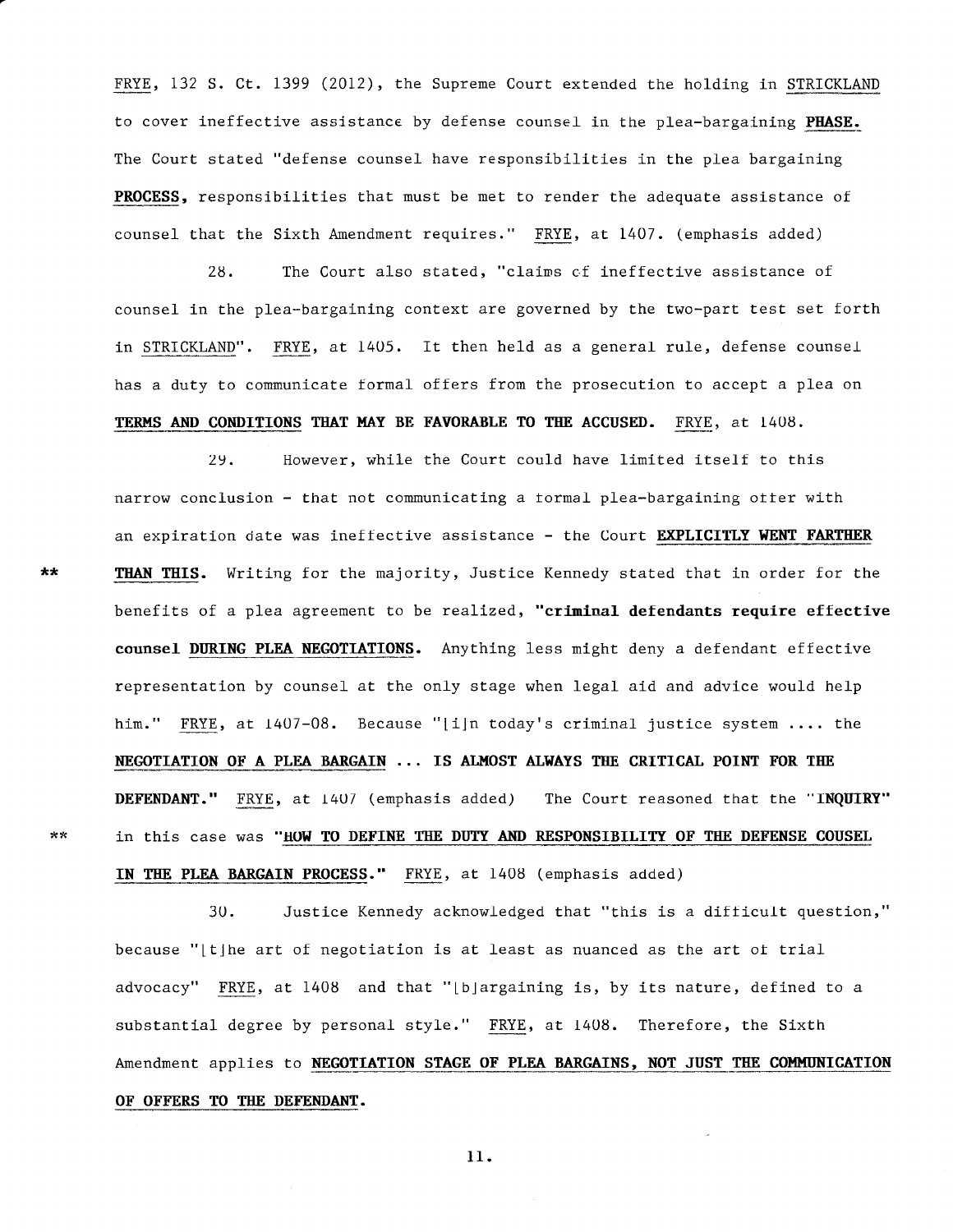$31.$ Justice Scalia, writing for the dissent, explicitly acknowledges the new step the Court has taken. He states that "counsel's plea BARGAINING SKILLS .... must now meet a constitutional minimum," and calls this the "constitutionalization of the plea-bargaining PROCESS. FRYE, at 1413 (emphasis added) He worries, however, that these new constitutional standards will be hard to define, since "IT WILL NOT BE SO CLEAR THAT COUNSEL'S PLEA-BARGAINING SKILLS ... ARE ADEQUATE." FRYE, at 1413

 $32.$ Justice Kennedy shares Justice Scalia's concern as well. Kennedy worries that "[t]he alternative courses and tactics in negotiation are so individual that it may .... [not be] practicable to try to .... define detailed standards for the proper discharge of defense counsel's participation in the process." FRYE, at 1408.

 $33.$ The Court states that the FRYE case does not present the "necessity or occasion to define the duties of defense counsel in these respects," FRYE at 1408. to fully vindicate the right of effective counsel in plea-bargaining, these standards will have to be determined by the lower courts, on a case-by-case (emphasis added) basis.

CERTIFICATE OF APPEALABILITY:

 $**$ 

# 34. Page 20 and 21: This Court stated that Movant PETTERS claims fail and to appeal a final order in a proceeding under \$2255, a defendant must obtain a Certificate of Appealability. 28 U.S.C.  $$2253(c)(1)(B)$ . "..., the Movant must show that the issues are 'debatable among reasonable jurists,' that different courts 'could resclve the issues differently,' or that the issues otherwise 'deserve further proceedings.' COX vs. NORRIS, 133 F.3d 565, 569 (8th Cir. 1997)." The court denied Movant a CERTIFICATE OF APPEALABILITY.

 $35.$ Movant believes the above facts and law clearly proves that the issues are "debatable amoung reasonable jurists." In fact, the above "DISCUSSION